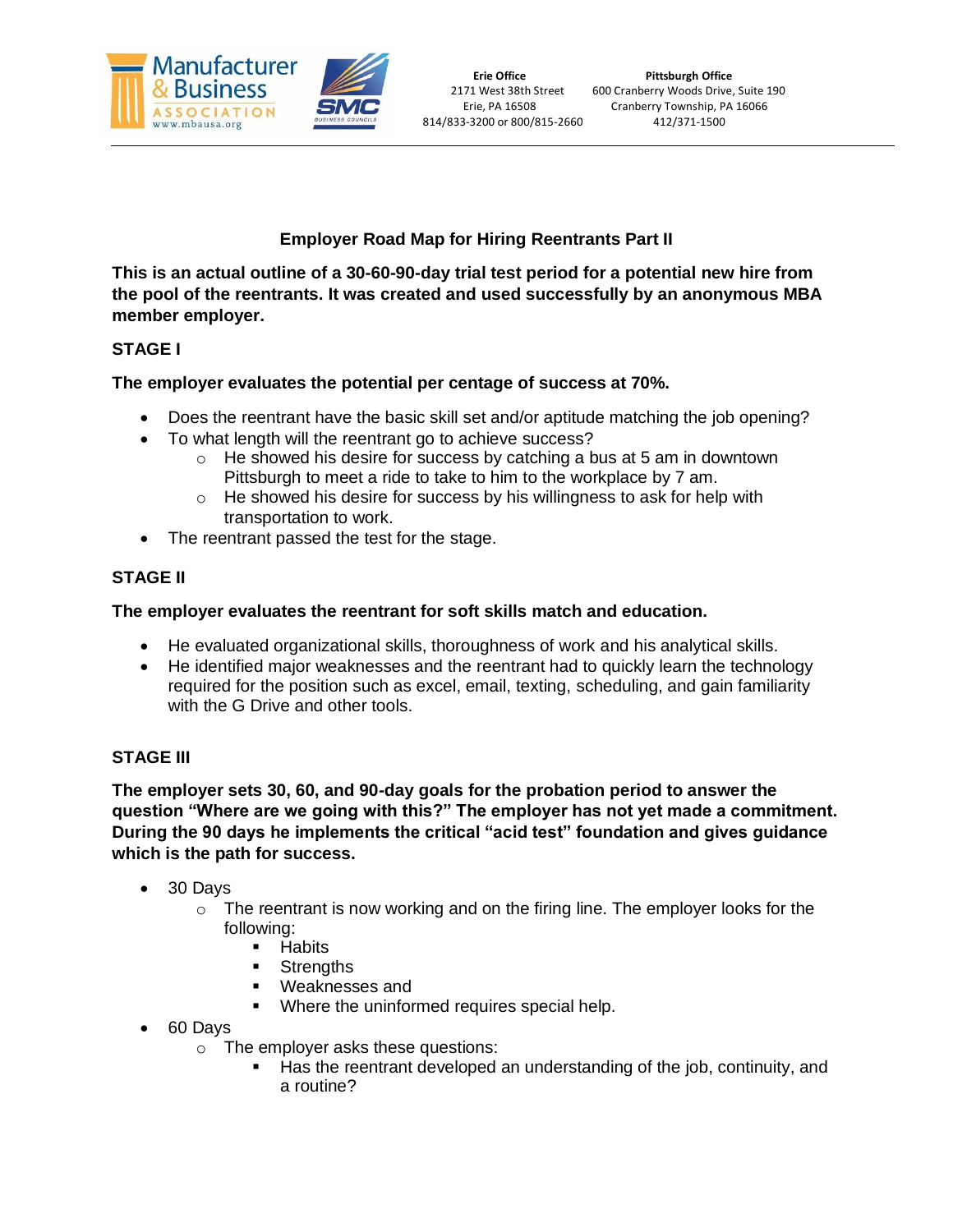- Does the reentrant still have a burning desire to work or is he "pretending" to like the job?
- Has the reentrant paid off any existing fines or debts and sought any necessities for the work such as a car and license?
- 90 Days
	- o The probation period ends. The employer asks himself these questions:
		- Is he settled within the group and team?
		- Is he grasping the company's mission?
		- What help does he need?
		- Does he have the incentives to pay for the cost of the reentrant?
		- Does he have a sufficient level of comfort?

# **STAGE IV.**

**The employer looks ahead to next six months. He will have to take risks by giving the reentrant a high level of responsibility, allow him to be on a worksite, and turn a job over to him completely. He must define the future goals for his company and the reentrant.**

- A large part is infrastructure and rehabilitation
	- $\circ$  The employer will make use of the company's DBE (Disadvantaged Business Enterprise) certification and participation.
	- $\circ$  The employer will set up the mode of operation for the department and help train the reentrant to manage that.
- The business goal for 2023 and 2024 is growth.
- The employer will give the reentrant a raise and set up a bonus structure.

### **The employer acknowledges the following points:**

- He may not be totally comfortable with the reentrant for 18 or more months.
- He needs a plan B if the reentrant does not work out.
- The employer himself has taken on the responsibility of close supervision and one-onone mentoring.
- He must pay the reentrant enough to maintain his family.
- The employer's bottom line is the reentrant must uphold the company's reputation of delivering and delivering on time.

### **October 19, 2021 - Actual trial test results report from the employer after 90 days.**

The employer is extremely happy with his new hire. The reentrant is meeting his expectations at 100% and the employer is looking for another reentrant to hire.

- A positive strength: The reentrant is extremely attentive to detail when it comes to some skills and the employer will use to his advantage.
- Important milestones achieved:
	- o Personal: The reentrant now has his own apartment
	- $\circ$  Work: The reentrant is now the manager of a \$15 million project
- Employer requirements:
	- $\circ$  Mentorship: The reentrant needs a close mentor for an extended period of time